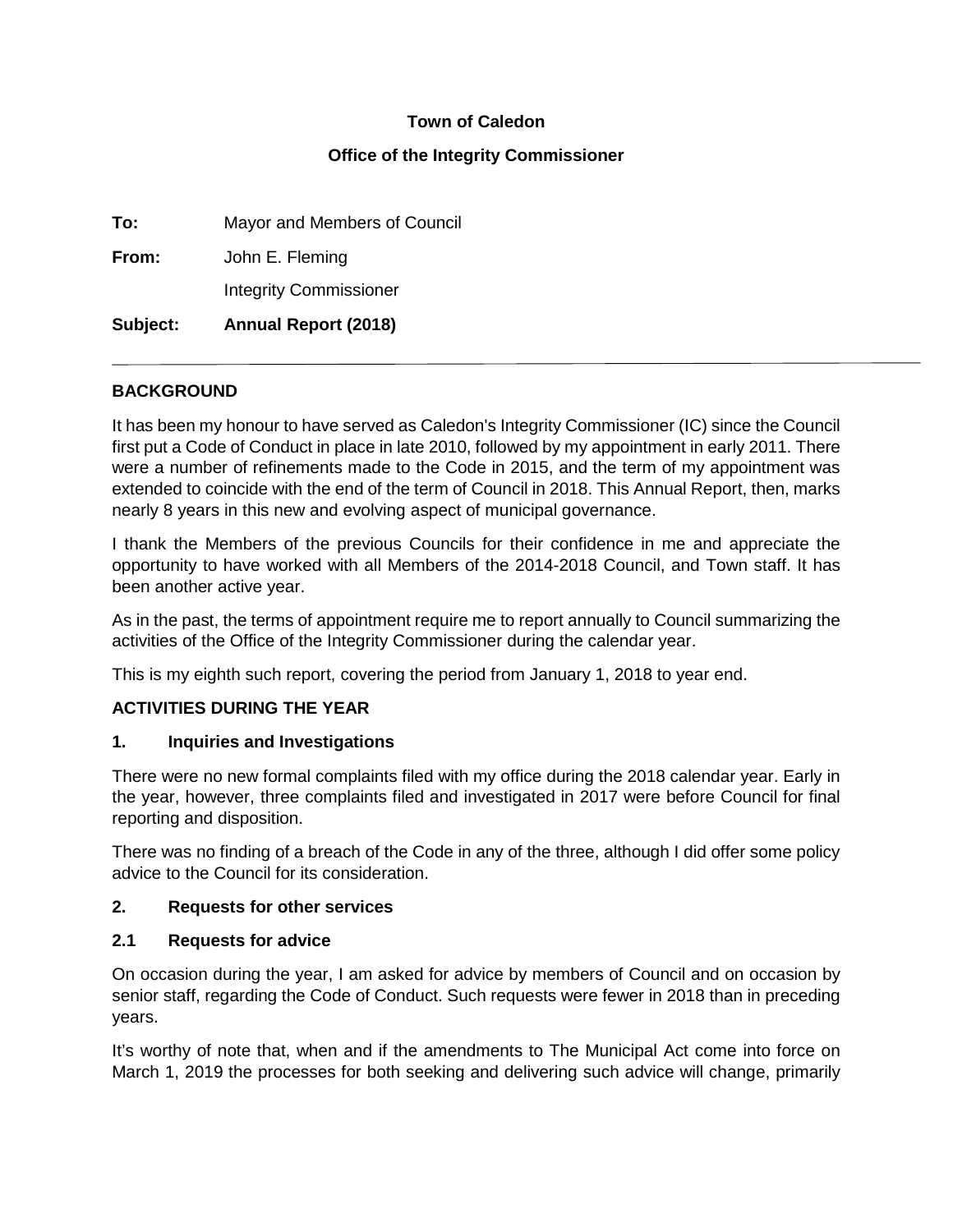with the requirement that both aspects will, by law, have to be in writing. Further comments on the pending changes are below.

It is important that Councillors, particularly those new to elected office, take advantage of this aspect of the ICs role.

As in the past, the source and nature of those requests are held private between my office and the person making the request.

# **2.3 Advice respecting the Code of Conduct**

2018 saw the introduction and passage of a number of legislative and regulatory changes to The Municipal Act and The Municipal Conflict of Interest Act. The majority of those changes are set for implementation on March 1, 2019, barring any changes that might be put in place by the new government.

I have spent considerable time during the past year reviewing those changes, and their impact on Caledon's Code of Conduct, and on the role of the IC and associated processes and procedures. That review has been provided during 2018 to Town Administration, for consideration and incorporation into a staff report for submission to Council early in the new term.

I have also provided my input to Administration on changes not required by the new legislation but growing out of my experience with the current Code.

## **2.3 Education and Information**

I had the opportunity to make a brief presentation to the Council-elect, outlining the basics of the Code of Conduct, and the role of the Integrity Commissioner.

Along the same lines, I have had the opportunity over the past year to take part in three different conferences/seminars, presenting Caledon's experience with the Town's Code of Conduct, its development and evolution, and directions for the future. Most notable was a presentation to the Ontario Municipal Administrators Association Fall Conference, with Association members seeking a better understanding of the work of Integrity Commissioners, as municipalities across Ontario gear up to meet the legislative changes that lie ahead.

## **2.4 Municipal Integrity Commissioners of Ontario (MICO)**

I continue to attend the regular MICO meetings, this year in April and November.

Our informal association of Integrity Commissioners has been active in providing advice and consultation to the Ontario Ministry of Municipal Affairs and Housing throughout their legislative review process over the past two years concerning the several municipal statutes in the province, including the Municipal Act.

In the most recent meeting, members gave approval in principle to a draft Statement of Principles, intended to be a guiding document for Municipal Integrity Commissioners across Ontario, with a view to supporting the work of an expanded number of Commissioners, as it becomes mandatory for all municipalities to have such an officer.

## **2.5 Charting the way forward into 2019**